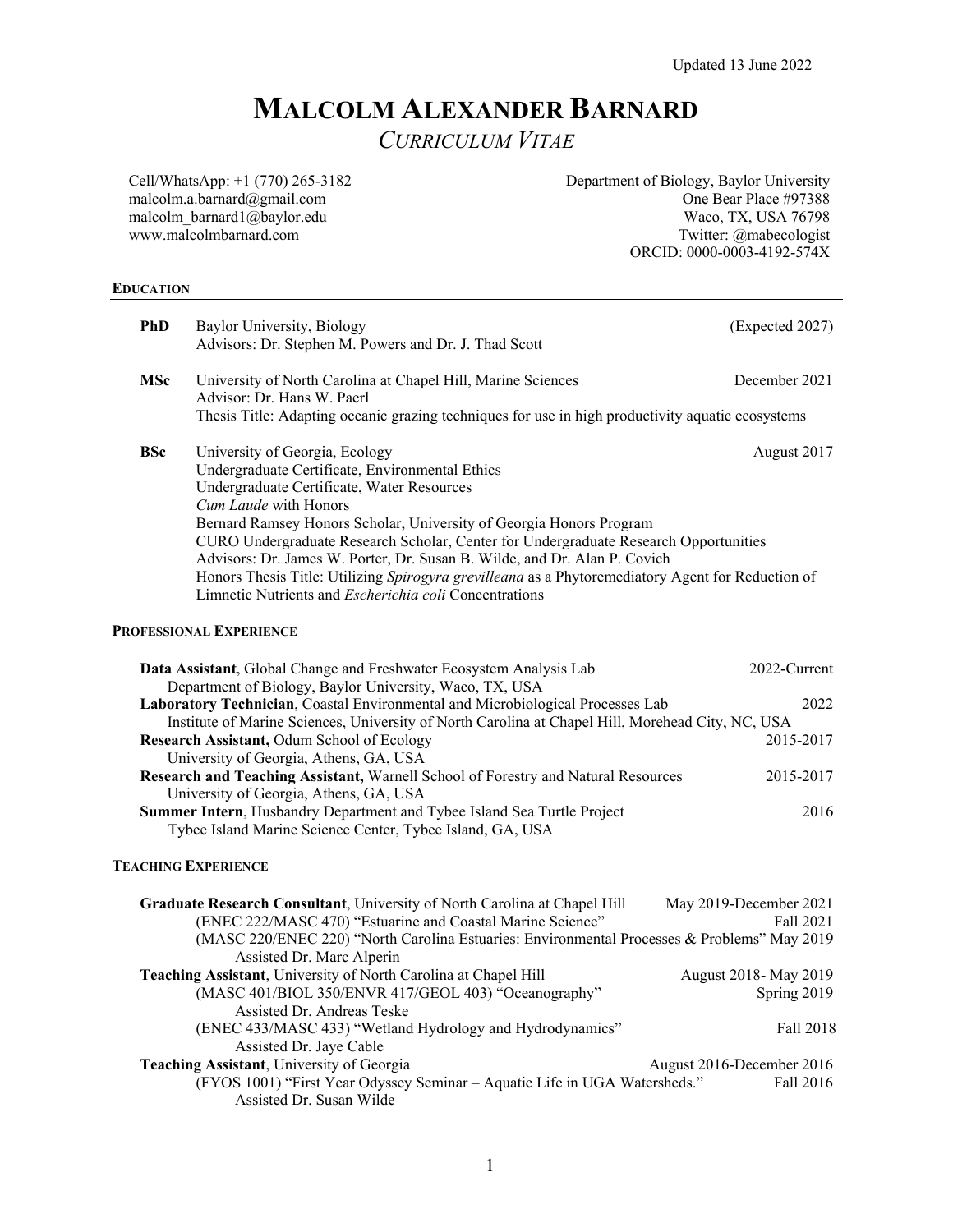## *Peer-Reviewed Articles*

- 7. Borton, M.A., Collins, S.M., Graham, E.B., Garayburu-Caruso, V.A., Goldman, A.E., de Melo, M.L., Renteria, L., Stegen, J.C., and **WHONDRS crowdsourced consortium** [56 researchers including **Barnard, M.A.**]. 2022. It takes a village: using a crowdsourced approach to investigate organic matter composition in global rivers through the lens of ecological theory. *Frontiers in Water*. 4: 870453. https://doi.org/10.3389/frwa.2022.870453.
- 6. **Barnard, M.A.**, Emani, S.R., Fortner, S.K., Haygood, L., Sun, Q., White-Newsome, J.L., and Zaitchik, B. 2022. GeoHealth Perspectives on Integrated, Coordinated, Open, Networked (ICON) Science, *Earth and Space Science*. 9(5): e2021EA002157. https://doi.org/10.1029/2021EA002157.
- 5. Dwivedi, D., Santos, A.L.D., **Barnard, M.A.**, Crimmins, T.M., Malhotra, A., Rod, K.A., Aho, K.S., Bell, S.M., Bomfim, B., Brearley, F.Q. and Cadillo-Quiroz, H., Chen, J., Gough, C.M., Graham, E.B., Hakkenberg, C.R., Haygood, L., Koren, G., Lilleskov, E., Meredith, L.K., Naeher, S., Nickerson, Z.L., Pourret, O., Song, H.-S., Stahl, M., Taş, N., Vargas, R., and Weintraub-Leff, S. 2022. Biogeosciences Perspectives on Integrated, Coordinated, Open, Networked (ICON) Science, *Earth and Space Science*. 9(3): e2021EA002119. https://doi.org/10.1029/2021EA002119.
- 4. **Barnard, M.A.**, Chaffin, J.D., Plaas, H.E., Boyer, G.L., Wei, B., Wilhelm, S.W., Rossignol, K.L., Braddy, J.S., Bullerjahn, G.S., Bridgeman, T.B., Davis, T.W., Wei, J., Bu, M., Paerl, H.W. 2021. Roles of Nutrient Limitation on Western Lake Erie CyanoHAB Toxin Production, *Toxins*. 13(1): 47. https://doi.org/10.3390/toxins13010047.
- 3. Paerl, H.W., Hall, N.S., Hounshell, A.G, Rossignol, K.L., **Barnard, M.A.**, Luettich, R.A. Rudolf, J.C., Osburn, C.L., Bales, J., and Harding, L.W. 2020. Recent increases of rainfall and flooding from tropical cyclones (TCs) in North Carolina (USA): implications for organic matter and nutrient cycling in coastal watersheds, *Biogeochemistry*. 150(2): 197–216. https://doi.org/10.1007/S10533-020-00693-4.
- 2. Paerl, H.W. and **Barnard, M.A.** 2020. Mitigating the global expansion of harmful cyanobacterial blooms: Moving targets in a human- and climatically-altered world, *Harmful Algae.* 96: 101845. https://doi.org/10.1016/j.hal.2020.101845.
- 1. **Barnard, M.A**, Porter, J.W., and Wilde, S.B. 2017. Utilizing *Spirogyra grevilleana* as a Phytoremediatory Agent for Reduction of Limnetic Nutrients and *Escherichia coli* Concentrations, *American Journal of Plant Sciences*. 8(5): 1148-1158. https://doi.org/10.4236/ajps.2017.85075.

# *Preprints*

1. Plaas, H., Paerl, R.W., Baumann, K., Karl, C., Popendorf, K.J., **Barnard, M.A.**, Chang, N.Y., Curtis, N.P., Huang, H., Mathieson, O.L., Sanchez, J., Maizel, D.J., Bartenfelder, A.N., Braddy, J.S., Hall, N.S., Rossignol, K.L., Sloup, R., and Paerl, H.W. *In Review.* Harmful Cyanobacterial Aerosolization Dynamics in the Airshed of a Eutrophic Estuary, Submitted to *Science of the Total Environment*. Preprinted on *SSRN*. 1 June 2022. https://ssrn.com/abstract=4125290

#### *Patents*

- 2. **Barnard, M.A.,** *Allowed*. Algal System for Improving Water Quality. Canadian Patent Application CA/2951817. Filed 12 June 2014 as International Patent Application WO/2014/201298. Patent Pending.
- 1. **Barnard, M.A.,** 2018. Algal System for Improving Water Quality. United States Patent 10,065,876. Issued September 4, 2018.

#### *Repository Papers*

- 3. **Barnard, M.A.** and Peissig, J.M. 2016. "Effects of Light Pollution on Loggerhead Sea Turtle (*Caretta caretta*) Nesting Behavior in Georgia and South Carolina," University of Georgia Athenaeum Repository. Paper ID: 10724/35551. SeaTurtle.org Paper ID: 9775.
- 2. **Barnard, M.A.** 2015. "A Survey of the Tidal Cycle Influence on the Differential Phytoplankton Diversity of the Duplin River at Marsh Landing on Sapelo Island, Georgia," University of Georgia Athenaeum Repository. Paper ID: 10724/35550.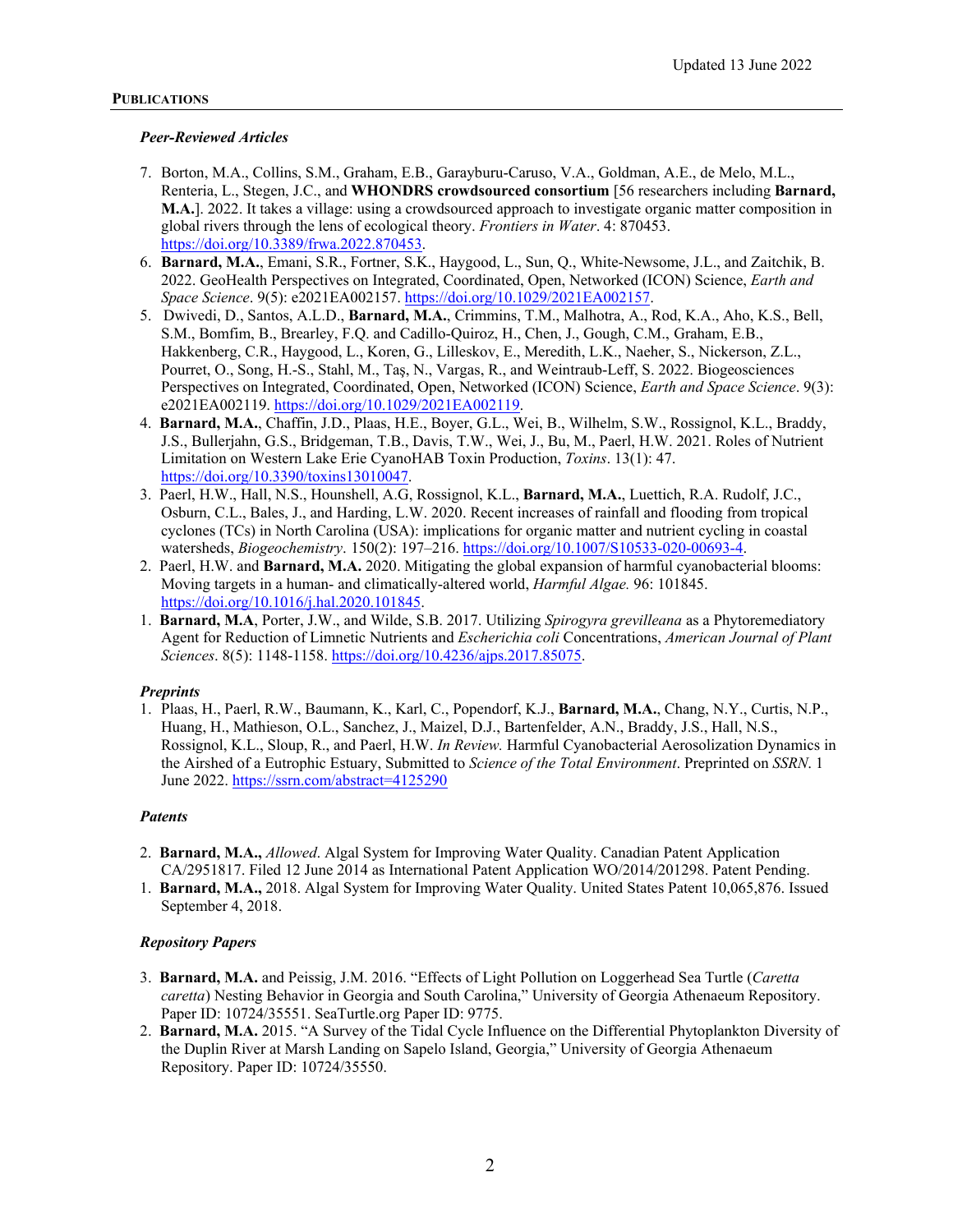1. **Barnard, M.A.**, Brock, H.K., Campbell, P., and Peissig, J.M. 2015. "Soil Manipulation by Leaf Cutter Ants at La Selva Biological Station, Puerto Viejo, Costa Rica," University of Georgia Athenaeum Repository. Paper ID: 10724/35605.

# *Code and Data*

- 3. **Barnard, M.A.** 2022 "GitHub: malcolmbarnard/Barnard Paerl bioRxiv" https://www.doi.org/10.5281/zenodo.5898592.
- 2. **Barnard, M.A.** 2021 "GitHub: malcolmbarnard/GrazingMethodDevelopment" https://www.doi.org/10.5281/zenodo.5026535.
- 1. Barnard, M.A. 2020. "GitHub: malcolmbarnard/WLE\_Barnard\_et\_al\_Toxins" https://www.doi.org/10.5281/zenodo.4281127.

# *Protocols*

1. **Barnard, M.A.** 2021. "Protocol for Creating Major Ion Solutions for Freshwater Systems." Protocols.io. https://www.doi.org/10.17504/protocols.io.bvyxn7xn. .

# **GRANTS AND RESEARCH FELLOWSHIPS**

- 3. **ACS Committee on Environmental Improvement and Committee on Local Section Activities Mini-Grant For Sustainability Programming**, (2020) Establishing a BIPOC seminar series through the Eastern North Carolina American Chemical Society Local Chapter (\$500)
- 2. **Kenan Graduate Student Award**, (2019) "Using stable isotopes to identify fertilizer-derived nitrogen (N) assimilation in microcystins" (\$2500)
- 1. **Sigma Xi Grants-in-Aid of Research,** (2019) "Understanding the effects of grazing on cyanoHAB toxicity" (\$750)

## **CONFERENCE PRESENTATIONS**

- 22."Evaluating the FluoroProbe as a tool for rapid chlorophyll a and phytoplankton group identification during Western Lake Erie CyanoHAB bloom conditions," 12<sup>th</sup> International Conference on Toxic Cyanobacteria. University of Toledo, Toledo, OH, USA, May 2022.
- 21."Size-fractionated phytoplankton grazing rate determination across the freshwater-to-marine continuum," 2022 Joint Aquatic Sciences Meeting. Grand Rapids, MI, USA, May 2022.
- 20."Nutrient Dynamics of Microcystin and Anatoxin Production in the Western Lake Erie Cyanobacterial Harmful Algal Blooms," Society of Environmental Toxicology and Chemistry 2021 North America SciCon4 Virtual Conference. Portland, OR, USA, November 2021.
- 19. **"Macronutrient and B vitamin dynamics of Chowan River (North Carolina, USA) CyanoHABs," 19th** Virtual International Conference on Harmful Algae. La Paz, BCS, Mexico, October 2021.
- 18."Evaluating FluoroProbe as a tool for rapid chlorophyll a and phytoplankton group differentiation during bloom conditions," Oceans and Human Health Virtual Meeting 2021. Bowling Green State University, Bowling Green, OH, USA, October 2021.
- 17."Macronutrient and vitamin influences on Chowan River (North Carolina, USA) cyanobacterial harmful algal bloom biomass and toxicity," American Chemical Society Fall 2021 National Meeting. Atlanta, GA, USA, August 2021. Presentation is available at https://doi.org/10.1021/scimeetings.1c01003.
- 16."Macronutrient and vitamin influences on the Chowan River (North Carolina, USA) CyanoHABs," 10.5 US Symposium on Harmful Algae Virtual Meeting. Virtual, USA, May 2021.
- 15."Nutrient limitation dynamics of Western Lake Erie CyanoHAB biomass, microcystin, and anatoxin production," International Association for Great Lakes Research Virtual Annual Conference. Michigan Technical University, Houghton, MI, USA, May 2021.
- 14."Nutrient limitation dynamics of Western Lake Erie cyanoHAB biomass and toxin production," American Chemical Society Virtual Spring 2021 National Meeting. San Francisco, CA, USA, April 2021. Presentation is available at https://doi.org/10.1021/scimeetings.1c00521.
- 13."Nutrient limitation dynamics of the Western Lake Erie CyanoHABs," Oceans and Human Health Virtual Meeting 2020. Woods Hole, MA, USA, October 2020.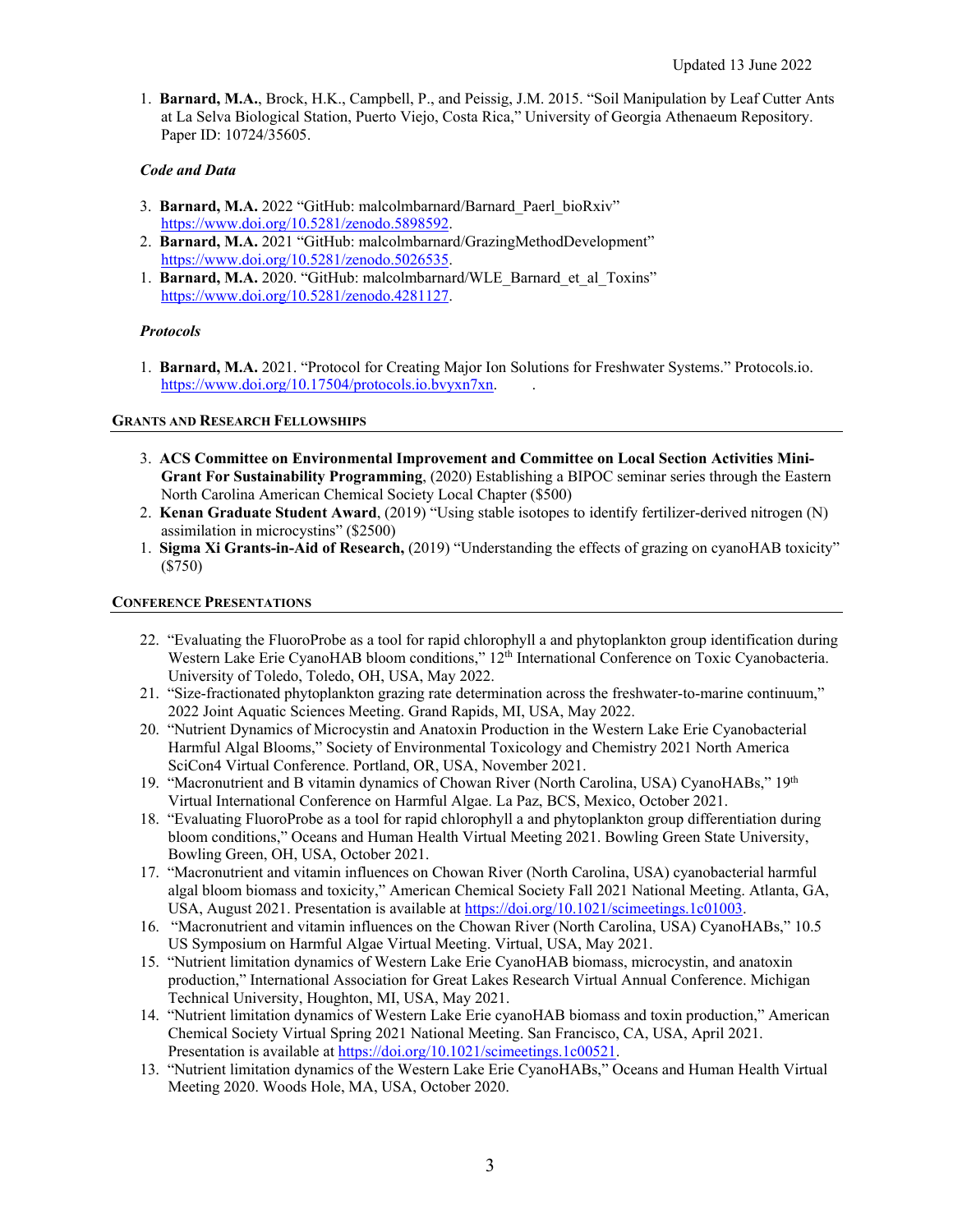- 12."Understanding the roles of nutrient limitation on the Western Lake Erie Cyanobacterial Harmful Algal Blooms," North Carolina State University LW Parks Lectureship ePoster Session. Raleigh, NC, USA, September 2020.
- 11."Use of 15N compound specific analysis to trace N assimilation into microcystins in toxic cyanobacterial harmful algal blooms (cyanoHABs)," American Chemical Society 2019 Eastern North Carolina Poster Session, Greenville, NC, USA, November 2019.
- 10."Utilizing the Alga *Spirogyra* to Improve Limnetic Water Quality: A Phytoremediatory Approach to Nutrient and Bacterial Pollution," Association for the Sciences of Limnology and Oceanography 2018 Summer Meeting, Victoria, BC, Canada, June 2018.
- 9."Utilizing *Spirogyra grevilleana as* a Phytoremediatory Agent for Reduction of Limnetic Nutrients and *Escherichia coli* Concentrations," 2018 European Geosciences Union General Assembly, Vienna, Austria, May 2018. Poster available on http://essoar.org. DOI: https://doi.org/10.1002/essoar.884a8536f683a34d.b4c20790a6644e17.2.
- 8."Providing Potable Water from Lake Water: The Frontiers of Sustainability in Your Own Backyard," Ecological Society of America's Centennial Conference, Baltimore, Maryland, USA, August 2015.
- 7."Utilization of *Spirogyra grevilleana* as a Method of Algal Filtration for Reduction of Limnetic Nutrient and *Escherichia coli* Levels," Center for Undergraduate Research Opportunities Symposium, Athens, GA, USA, March 2015.
- 6."Utilization of *Spirogyra grevilleana* as a Method of Algal Filtration for Reduction of Limnetic Nutrient and *Escherichia coli* Levels," Georgia Association of Water Professionals Industrial Conference, Athens, GA, USA, March 2015.
- 5."Utilization of *Spirogyra grevilleana* as a Method of Algal Filtration for Reduction of Limnetic Nutrient and *Escherichia coli* Levels," International Erosion Control Association Environmental Connection Conference, Portland, OR, USA, February 2015.
- 4."Utilization of *Spirogyra grevilleana* as a Method of Algal Filtration for Reduction of Limnetic Nutrient and *Escherichia coli* Levels," UGA Sustainability Science Symposium, Athens, GA, USA, January 2015.
- 3."Utilization of *Spirogyra grevilleana* as a Method of Algal Filtration for Reduction of Limnetic Nutrient and *Escherichia coli* Levels," Odum School of Ecology Graduate Symposium, Athens, GA, USA, January 2015.
- 2."Utilization of *Spirogyra grevilleana* as a Method of Algal Filtration for Reduction of Limnetic Nutrient and *Escherichia coli* Levels," Georgia Association of Water Professionals Annual Conference, Savannah, GA, USA, July 2014.
- 1."Utilization of *S. grevilleana* as a Novel Method of Bioremediation in Freshwater Lakes," Georgia Association of Water Professionals Annual Conference, Savannah, GA, USA, July 2013.

# **INVITED TALKS**

- 7. **Brown Bag Seminar**, "The effects of nutrients and vitamins on the Chowan River CyanoHABs," Institute of Marine Sciences, University of North Carolina at Chapel Hill, Morehead City, NC, USA, February 2021.
- 6. **Mostly Marine Informal Seminar**, "Using FluoroProbes to Rapidly Quantify CyanoHABs," Duke University Marine Laboratory, Beaufort, NC, USA, May 2020.
- 5. **Brown Bag Seminar**, "Understanding Western Lake Erie CyanoHAB Bloom Dynamics," Institute of Marine Sciences, University of North Carolina at Chapel Hill, Morehead City, NC, USA, January 2020.
- 4. **National Wildlife Federation EcoLeader Panel**, Georgia Campus Sustainability Network Annual Conference, Atlanta, GA, USA, September 2016.
- 3. **TEDx Talk**, "Solving the Global Water Crisis," TEDxUGA Student Idea Competition, one of nine students campus-wide selected to present, Athens, GA, USA, January 2015.
- 2. **National Wildlife Federation Speech**, "The Importance of Volunteering in Your Community," Disney Kids and Nature Celebration, Orlando, FL, USA, February 2012.
- 1. **TEDx Talk**, "Follow Your Dreams," TEDxYouth@PiedmontPark, Atlanta, GA, USA, November 2011.

# **SELECTED HONORS AND AWARDS**

**Baylor University Transition Fellowship**, Awarded by the Baylor University Graduate School 2022 **Registration Fee Award for the 2021 International Conference on Harmful Algae**, Awarded by 2021 US National Office for Harmful Algal Blooms on behalf of NOAA NCCOS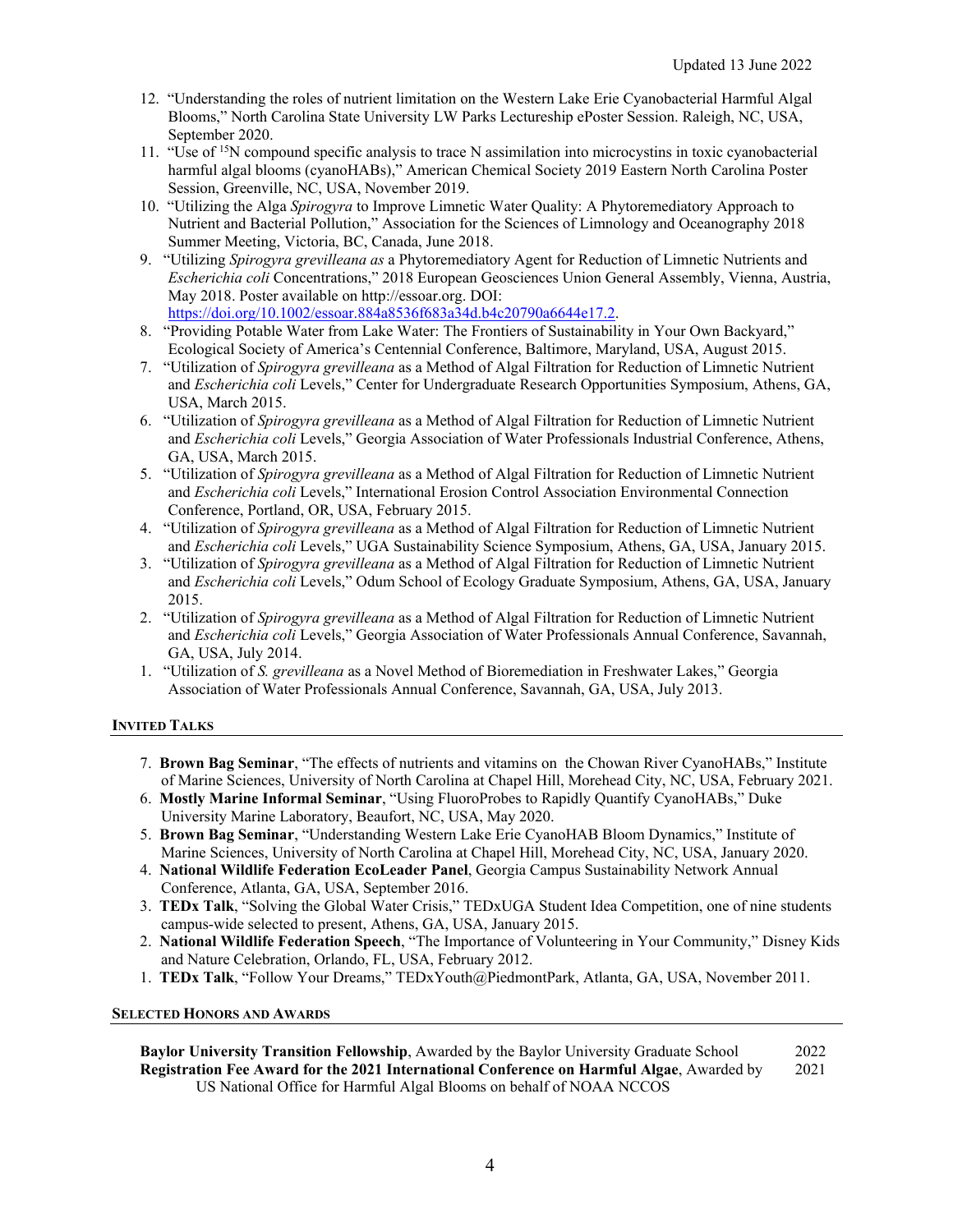| <b>IAGLR Science Communication Scholar, Recognized by the International Association of Great</b> |            |  |
|--------------------------------------------------------------------------------------------------|------------|--|
| Lakes Research due to being an IAGLR 2021 Student Presentation Award Finalist                    | 2020       |  |
| 2020 National Science Foundation Graduate Research Fellowship Honorable Mention                  |            |  |
| Kenan Graduate Student Award, awarded by the Department of Marine Sciences, University of        | 2019       |  |
| North Carolina at Chapel Hill                                                                    |            |  |
| <b>Election to Full Membership, Sigma Xi</b>                                                     | 2018       |  |
| Josh Laerm Memorial Outstanding Ecology Undergraduate Award                                      |            |  |
| Awarded to a graduating senior Ecology major based on a combination of research,                 |            |  |
| classroom, and service performance $(i.e., all-around qualities as a professional ecologist)$    |            |  |
| 1 <sup>st</sup> place in UGA Sustainability Science Symposium poster session                     |            |  |
| 2 <sup>nd</sup> place in Odum School of Ecology Graduate Symposium poster session                |            |  |
| University of Georgia Bernard Ramsey Honors Scholarship (4-yr academic scholarship)              |            |  |
| <b>IBM Watson Scholarship</b> (4-yr academic scholarship)                                        | 2014       |  |
| <b>U.S. National Stockholm Junior Water Prize, State of Georgia winner for algal research</b>    | 2013, 2014 |  |
| Georgia's 20 Under 20, 21 <sup>st</sup> Century Leaders                                          |            |  |
| 2011 Atlanta Cox Conserves Heroes Finalist, Cox Enterprises and The Trust for Public Land        |            |  |
| Awarded for contribution to community conservation                                               |            |  |

#### **PROFESSIONAL TRAINING / CERTIFICATION**

| USA (2022)                             | Science Communication Workshop, Phipps Conservatory and Botanical Gardens, Pennsylvania (Virtual)                                                                                      |
|----------------------------------------|----------------------------------------------------------------------------------------------------------------------------------------------------------------------------------------|
|                                        | Twitter for Science 101, University of North Carolina – Chapel Hill Department of Earth, Marine, and                                                                                   |
|                                        | Environmental Sciences, North Carolina, USA (2021)                                                                                                                                     |
|                                        | Unlearning Racism in Geosciences (URGE) Training, UNC Marine and Geosciences Pod Member (2021)                                                                                         |
|                                        | Diver First Aid (DFA) Pro (CPR-HCP, First Aid, AED, O2 Provider), Divers Alert Network (2020)                                                                                          |
|                                        | Pursuing Respect, Inclusion, Diversity, and Equity (PRIDE) Training, Duke University Center for Sexual<br>and Gender Diversity, Duke University Marine Lab, North Carolina, USA (2020) |
|                                        | Scientific Diving Certification - American Academy of Underwater Science, University of North Carolina<br>(2019-2020), University System of Georgia (2016-2017)                        |
| North Carolina, USA (2019)             | 2019 ComSciCon-Triangle Science Communication Training Workshop, Raleigh/Research Triangle Park,                                                                                       |
| Carolina, USA (2019)                   | Entering Mentoring Training Workshop, University of North Carolina - Chapel Hill Graduate School, North                                                                                |
|                                        | University of North Carolina - Chapel Hill Safe Zone Training, University of North Carolina - Chapel Hill<br>LGBTQ Center, North Carolina, USA (2018)                                  |
|                                        | Helping Advocates for Violence Ending Now (HAVEN) Training, University of North Carolina - Chapel<br>Hill Equal Opportunity & Compliance Office, North Carolina, USA (2018)            |
|                                        | Methods in Environmental Acquisition / Remote Data Acquisition (RDA) Sensor Training Workshop,<br>University of New Mexico, Sevilleta Field Station, New Mexico, USA (2018)            |
| UK (2018)                              | Introduction to Remote Sensing and GIS for Ecological Applications, PR Informatics, Glasgow, Scotland,                                                                                 |
|                                        | Stable Isotope Ecology Course, Sicily Center for International Education, Siracusa, Sicily, Italy (2018)                                                                               |
|                                        | Master SCUBA Diver, Scuba Schools International Certification, Stress and Rescue (2017), Navigation,<br>Deep, Wreck, Night/Reduced Visibility, and Nitrox (2016)                       |
|                                        | Georgia Soil and Water Conservation Commission Level 1-A Certified Personnel/Blue Card Holder<br>Georgia NPDES Training Institute (2016-2018)                                          |
|                                        | Georgia Adopt-A-Stream QA/QC Certification, State of Georgia's Environmental Protection Division                                                                                       |
|                                        | Chemical (2009, 2010, 2016); Biological (2010, 2016); and Bacterial (2012) water quality testing                                                                                       |
| <b>SELECTED UNIVERSITY INVOLVEMENT</b> |                                                                                                                                                                                        |

**Baylor University** - Global Change and Freshwater Ecosystem Analysis (Powers) Lab Group 2022-Present **Safety Compliance Liaison** 

**University of North Carolina – Chapel Hill** – Marine Sciences Department Diversity, Equity, 2020-2021 and Inclusion Committee Member

**University of North Carolina – Chapel Hill** – Marine Sciences Graduate Student Symposium 2019-2020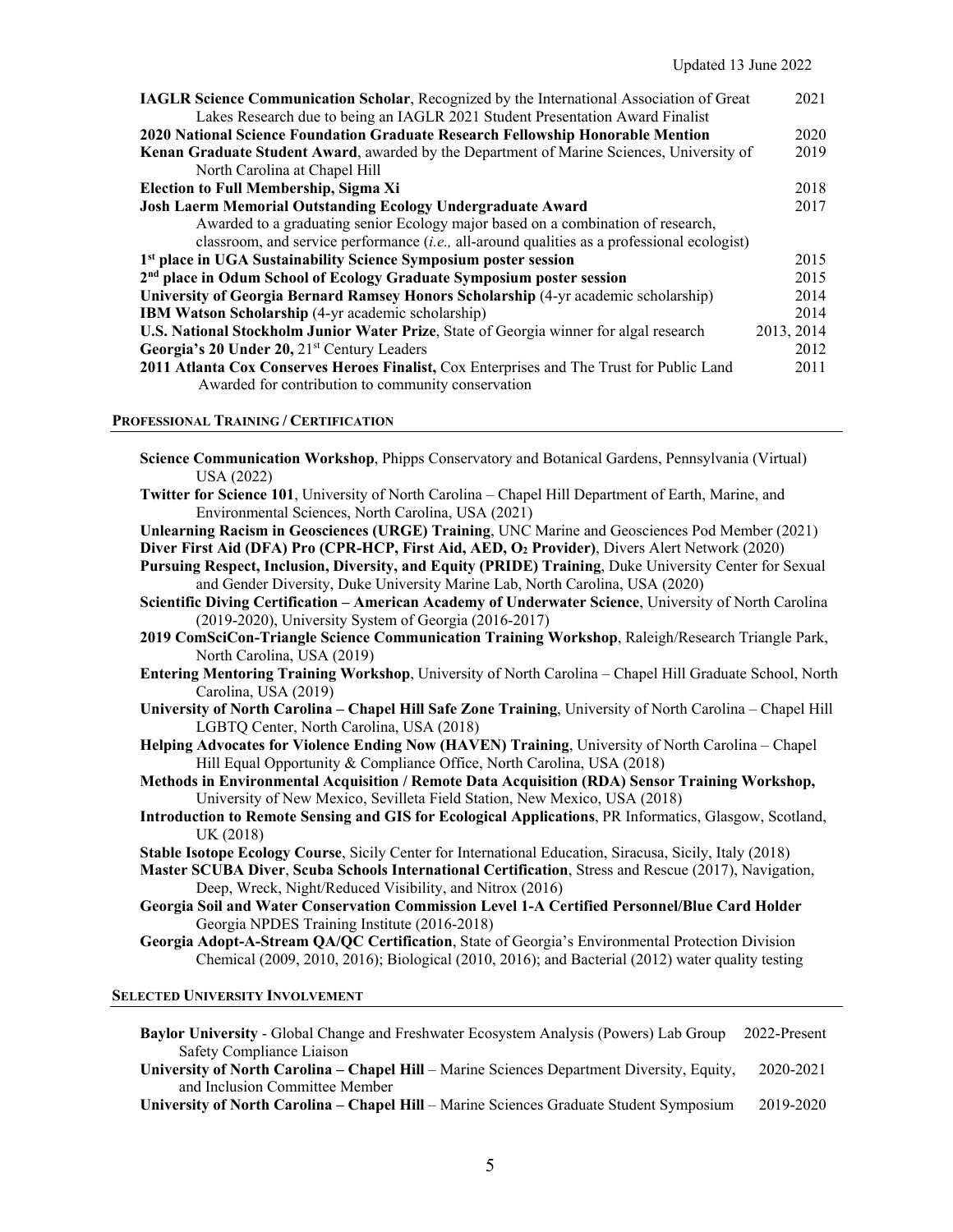| Co-Chair                                                                              |           |
|---------------------------------------------------------------------------------------|-----------|
| University of Georgia Student Government Association – Odum School of Ecology Senator | 2015-2017 |
| Chair of Auxiliary Services Committee                                                 |           |
| University Council – Odum School of Ecology Student Representative                    | 2016-2017 |
| Library Committee Member                                                              |           |
| <b>American Water Resources Association, UGA Chapter – Treasurer</b>                  | 2015-2017 |
| <b>National Wildlife Federation – Campus EcoLeader</b>                                | 2014-2017 |
|                                                                                       |           |

#### **SELECTED PROFESSIONAL SERVICE**

**North Carolina American Water Works Association/Water Environment Association (NC AWWA/ WEA) Public Education Committee Member**, 2018-2022

#### **Eastern North Carolina Section of the American Chemical Society Diversity in the Chemical Sciences Seminar Series Coordinator**, 2020-2021

#### **Peer Reviewer**

Academia Letters, Coral Reefs, GeoHealth, Journal of Applied Phycology, Journal of Geophysical Research – Biogeosciences, Life: The Excitement of Biology, Microbial Ecology, New Zealand Journal of Marine and Freshwater Research, PCIEcology

#### **STATISTICAL SOFTWARE PROFICIENCIES**

**MatLab,** mathematical modeling **R/R Studio,** statistical analysis utilizing **LaTeX** for formatting **Grass GIS,** Open Source Global Information Systems Software **P.A.S.T.,** population analysis **JMP,** population modeling

#### **SELECTED COMMUNITY OUTREACH**

- **Future City Competition National Judge**, North Carolina Regional Judge, December 2021-January 2022; International Competition judge, March 2021 and February 2022.
- **Blue Heron Ocean Sciences Bowl**, Manteo, NC Science Judge, February 2021; Morehead City, NC Moderator, February 2022
- **Skype a Scientist**, communicating science to campers and school students, 2020-current.
- **North Carolina Stockholm Junior Water Prize Judge**, acting as member of the North Carolina Water Environment Association Public Education Committee, 2019-2022. Helped to select the North Carolina state SJWP winner.
- **North Carolina Science and Engineering Fair Judge Region I** February 2020; **Region II** February 2019 and February 2022; **Region IIIB** February 2021 and February 2022; **Region V** February 2019 and February 2022**, Region VI** February 2022; **State Fair**, March 2022.
- **SciREN Coast**, 2019-2021 Admin Team member and Educator Team leader.
- **Future City Competition Mentor**, mentoring one team of seventh graders and two teams of eighth graders at Epiphany School of Global Studies in New Bern, North Carolina, USA for the 2020 Future City Competition, October 2019-January 2020.
- **Science Fair Mentor**, mentoring eight grade students at Beaufort Middle School, Beaufort, North Carolina, USA. November 2019-December 2019.
- **Raleigh Model Water Competition**, volunteer with the 2019 Model Water Competition hosted by the North Carolina Water Environment Association at Abbotts Bridge Elementary School, Raleigh, North Carolina, USA, October 2019.
- **Girls Exploring Science and Technology**, volunteer with the 2019 Girls Exploring Science and Technology at the University of North Carolina – Chapel Hill Institute of Marine Sciences, Morehead City, North Carolina, USA, October 2019.
- **United States National Stockholm Junior Water Prize Coach**, 2019 United State National Stockholm Water Prize competition at The Ohio State University, Columbus, Ohio, USA, June 2019.
- **SciREN Coast,** Lesson Plan Workshop at Duke University Marine Lab, January 2019.
- **Georgia DNR Tybee Island Sea Turtle Project,** Sea Turtle Patrol, 2014-2018. Conducting morning beach surveys, nocturnal nest sitting, nest transfers, and egg genetic sample field preparation.